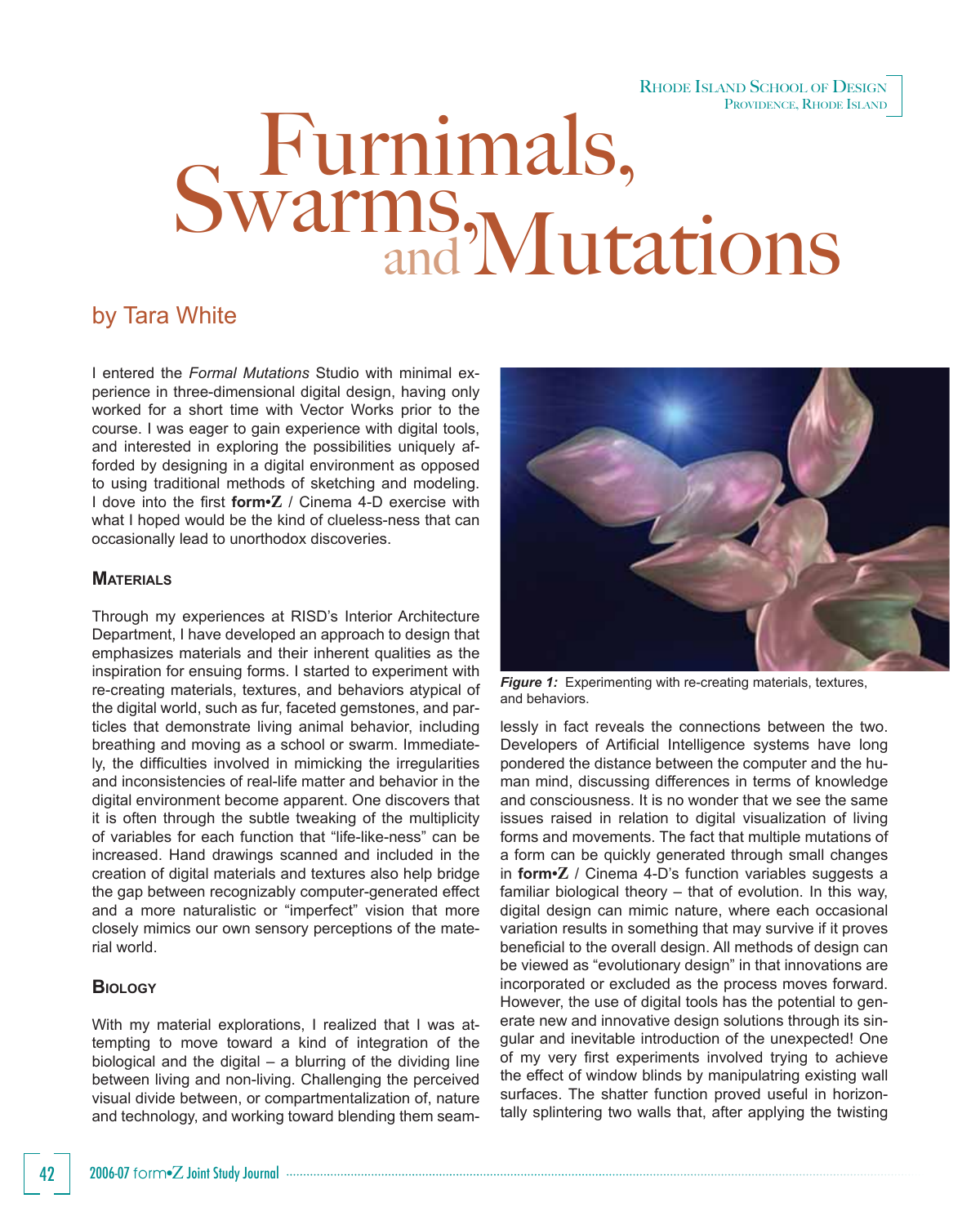function, intersected beautifully with each other to form a single wall. At some point while I thought I was altering the dimensions of the shattered particles, I was actually applying segmentations to a nearby sphere, and in all three dimensions. The resulting cluster of particles, unlike the almost flat wall, looked more and more like a school or swarm the more I studied it. In pursuing the idea for the swarm, I began looking for different ways to manipulate the shape and the motion of the swarm, and discoveries were made in toying with **form•Z**'s other functions, such as how to control the effects of wind. The swarm then evolved conceptually into the living sandstorm that operates in the Desert Grave Museum space, a place of pixels and shifting impressions.

# **ACCIDENTS AND EXPLORATION**

The term mutation itself conjures images of the biological, of spontaneous changes in a gene pool, of "error." When designing in a digital environment, instead of visualizing the end product and then working to draw or model it, the creativity lies is in formulating combinations of effects and discovering the results, then differentiating between the more and less successful experiments. More and more designers are defining the design process as "finding" something or some combination of elements, rather than creating something "new" from scratch. A geometric multiplication of formal possibilities occurs with the combination of merely two functions, and many more than two functions may be utilized at one time. The element of chance is firmly re-introduced when digital experimentation derives forms outside of the visual library of the designer's mind.

The Furnimals concept originated with a folder of snapshots I was keeping on the side just because I liked the way they looked. I had been experimenting with rendering several different lighting schemes for a cluster of bubbles "growing" from the corner of a room, like beanbag chairs. I grew to appreciate the look of the first rendering pass which left its tell-tale trail of red dots in a pattern that emphasized the dimensions of the bubbles, and realized that

if I paused the rendering, I could grab screen shots of my images coated with dots like chocolate nonpareils. The quest to find digital fur began with the observation of this "by-product" of the rendering output process.

In another situation, while setting up an animation for the desert sequence, I placed a camera inside one of the clear, reflective glass bubbles to capture the warped view of the other bubbles passing outside the sphere. Only when I watched the animation did I realize that a shattering disk moved through my selected bubble just as it was shattering. The marvelous cascading effect gave such a strong impression of passing through the cloud of fragments; I then worked to amplify this effect in the animation.

Another benefit of the digital sketching process is the ease with which the designer can render, save, label, and organize snapshots of their work and of each particular set of variables used in order to map the progress of the project for later reference and recombination. And just as with a digital camera, one feels free to experiment in a three-dimensional digital space. With the camera, one is not afraid to waste film or money on developing bad shots, and one is more likely to take a risk to capture something unusual. 3D digital design also permits the designer to take risks, or rather take advantage of a chance opportunity, with the safety net of always being able to return to the previous iteration of a design if the result is unsatisfactory. The rapidity with which the designer can see the re-



*Figure 2:* The Nest.



*Figure 3:* **Furnimals**: Breathing furballs suspended in space (pseudo-animals) and visceral comforts in a dark universe translate into home, protection, and self-reflection.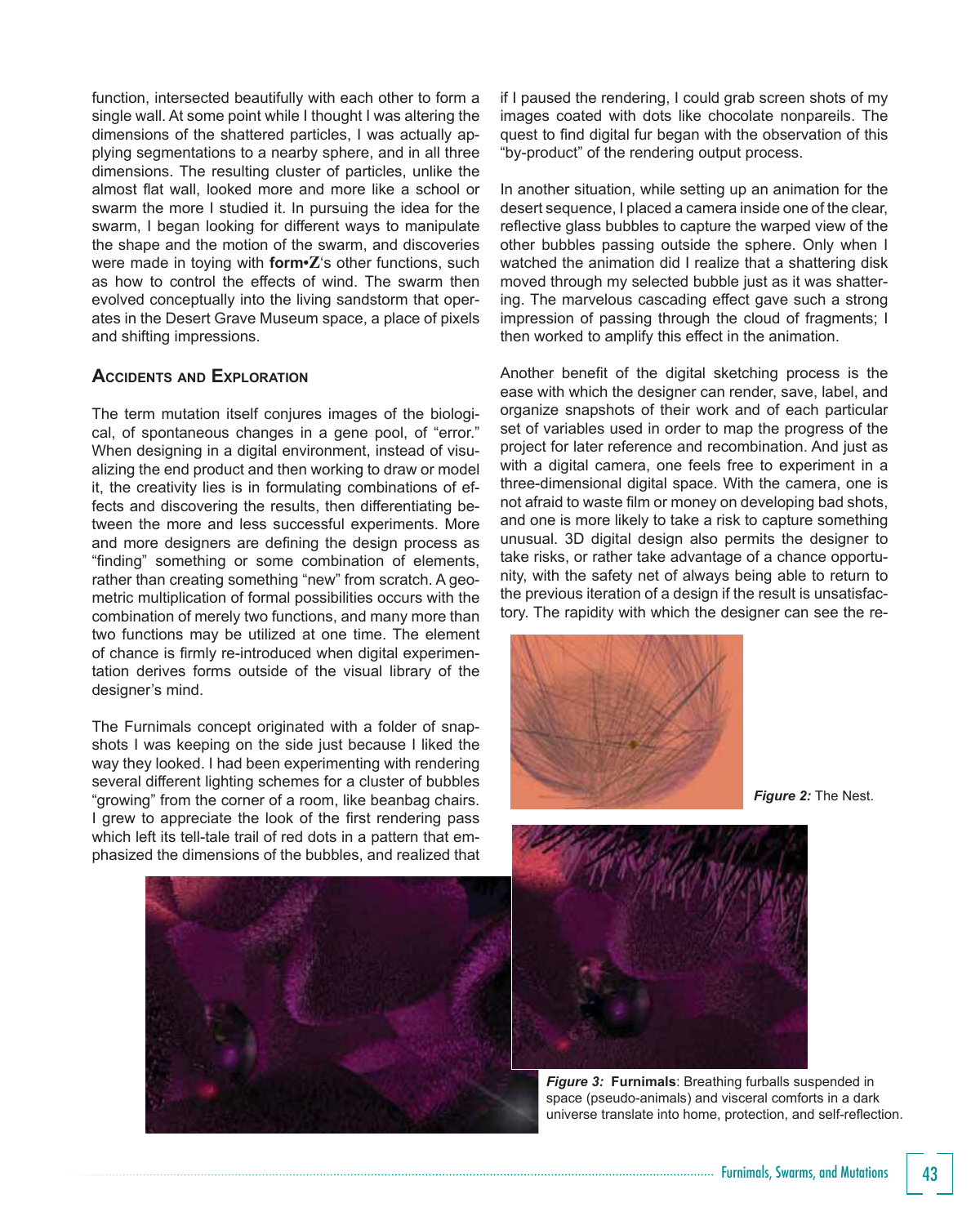

*Figure 4:* **Lanternlantern:** This animation puts the viewer inside a variation of Chinese carved ivory balls within balls and explores light effects. Rotations and strobe flashes mimic the workshop's trials and inspirations.

sults of these experiments leads to a multiplicity of "tests" and, we hope, broader formal explorations.

Additionally, the images saved from one's very first explorations tend to serve as a helpful reference later in the design process, and sometimes designers return to them when they feel they have lost touch with a project's essence as a record of their freshest interpretations of the design problem. An entirely overexposed rendering from one of my early radiosity experiments became the launching pad for the bleached-out, glaring white sun of the desert space. In this case the lighting mistake became a concept only after reviewing old screen shots with my professor's second set of eyes.

# **EXISTING CONTEXT**

The Formal Mutations Studio's emphasis on starting with an existing structure (Eduardo Chillida's Mount Tindaya project) and manipulating it, rather than "inventing from nothing" proved particularly effective as it relates to the study of interior architecture, with its emphasis on renovation. Starting with "something" becomes just the type of limitation or frame that drives the most creative problem solving. Establishing certain restrictions effectively narrows the field of possible solutions to help focus the designer's attention more intensely on the remaining possible solutions. A set of "rules" or parameters gives the designer something to toy with in her mind rather than a great blank page to fill.

In the case of the Mt. Tindaya project, I was most attracted to the fact that there has been no structure built to "house" this interior space; rather it has been carved out from an existing mountain of rock. With this idea in mind as the "nugget" of what Tindaya was about for me, I went on to

develop my digital home, workshop, and museum spaces with one prominent shared element in common. Each of the spaces floats or hovers in a vast and mostly empty environment. Here the relationship between the original structure and the resulting variations is very strong and serves as an excellent example of how a design solution can easily emerge from the essential nature of an existing space.

Many designers today view the careful consideration of context as essential to any successful and meaningful project. Digital design tools throw the relationships between design and context into strong relief. In contrast with traditional rendering methods, digital designs are not born with any given conditions, such as the light in the designer's room or the space of her work area. The digital environment begins as a complete tabula rasa, for which the designer is forced to consciously select every element of their manufactured world, from the textures of the building materials to the quality of light and the topography of the building site itself. The following paragraph summarizes writer and philosopher Alan Watts' thoughts on the interdependence of objects and space:

*"We supposed that solids were one thing and space quite another, or just nothing whatever. Then it appeared that space was no mere nothing, because solids couldn't do without it. But the mistake in the beginning was to think of solids and space as two different things, instead of as two aspects of the same thing. The point is that they are different but inseparable, like the front end and the rear end of a cat. Cut them apart, and the cat dies. Take away the crest of the wave, and there is no trough."* 

Watts' ideas can easily be applied to our discussion of digital design. There is something about observing objects in digital space that seems to have an equalizing effect upon the two. Positive and negative spaces must be considered equally at each step. The digital world seems to make space more palpable. Nothing is assumed at the conception of a project, as the glaring blackness, the lack of ground, and the absence of any orienting objects at



*Figure 5:* A swarm of particles.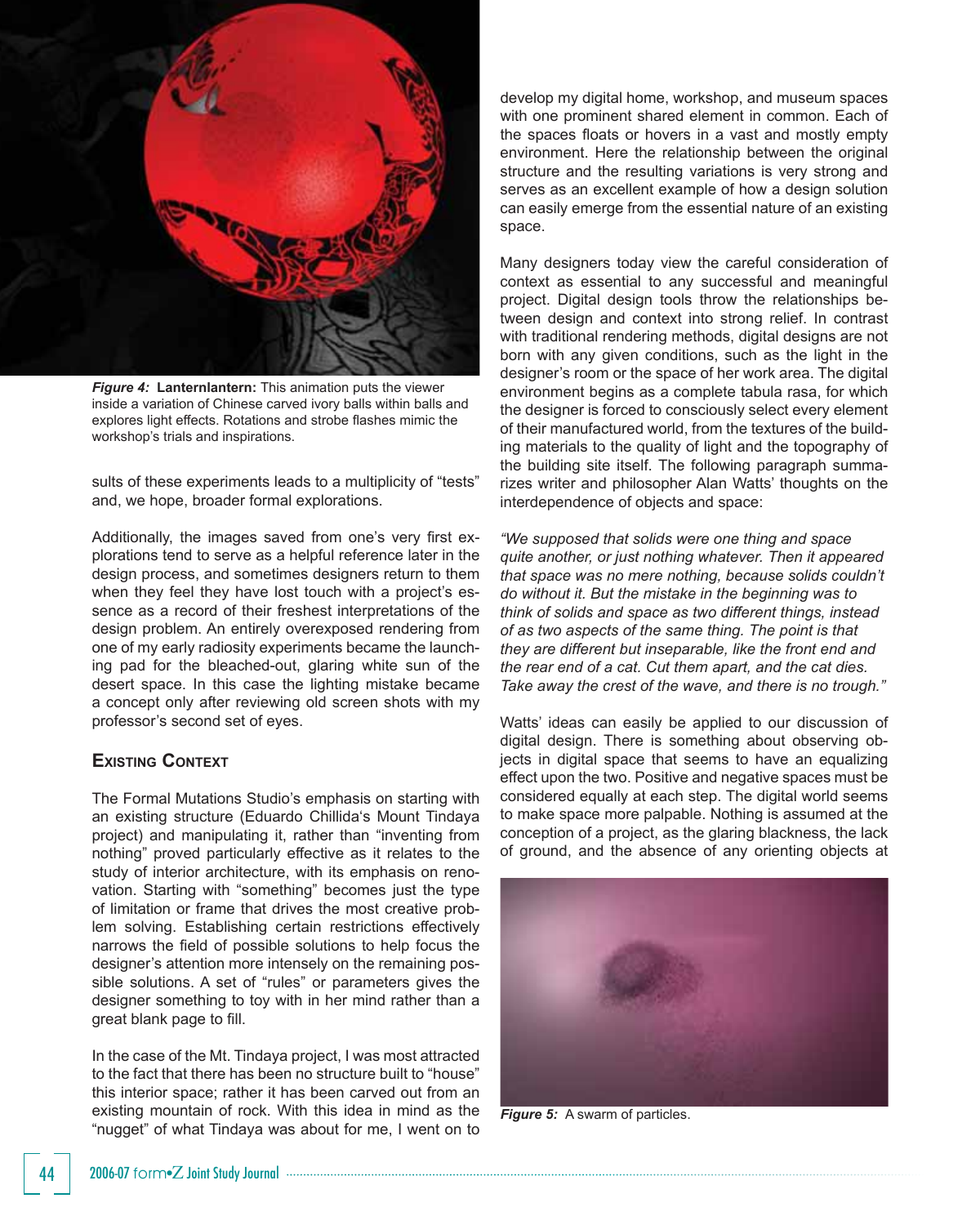all forces the designer to construct a context, as well as its contents, from the start.

The blank, arid distance of the desert environment is broken by the presence of hovering translucent mirrors, viewable only from certain angles, just as mirages materialize in hot sands. Arrays of small particles in the desert call attention to the air nearest the viewer, which she might otherwise look straight through. The black night surrounding the Furnimals' writhing litter





*Figure 6:* **Desert Grave**: A swarm of particles animates floating structures and demonstrates the ambiguity between hot and wet sensations in this museum. The viewer is lost in mirrors and sand, disintegration, distance.

gains depth and strangely, emptiness, when it is punctuated by a few glinting stars.

#### **MOVEMENT**

The animations a 3D digital program can produce cannot be underestimated as tools assisting in communicating the inhabitability of spaces – an absolutely essential element of architectural and spatial design. The manipulation of the camera gives the designer another level of control over the viewer's perceptions of the space. She determines the way the space is looked at as well as the nature of the spaces and forms, thus putting the viewer "inside" the project. The experience of the swarm descending as seen from inside a glass desert bubble, the shifting stenciled patterns of light passing over you as you hover between two rotating spheres that mimic Chinese carved ivory balls-within-balls, the feeling of nestling evoked by the constant "fidgeting" of densely-packed Furnimals surrounding the viewer on all sides – these are perspectives that are accentuated by animated movement through three-dimensional space verses a single rendered image from one point of view.

Movement is essential to the experience of architectural space. Through movement, the viewer registers a series of sequential experiences and time is thus incorporated as an element of the design. However, the study of statics has long been the focus of much architectural planning, even when the effects of dynamic forces on structure are in consideration. The goal has always been to maintain the stability of the structure in the face of the variable and the unexpected. The application of animation to architectural representation appears to have introduced the concepts of growth and change associated with living organisms into the design of building forms themselves, and also into the human progression through a building's voids. A new view of architecture emerges, one that emphasizes the transient and improvisational over the static and planned. Why couldn't the walls of a building consist of rotating spheres, throwing dappled light patterns inward on themselves, and reflecting the nature of the art of the photographer who works within? Why couldn't your home and furniture be made of living, breathing furballs that calm you with their slow, sleeping rhythm?

In focusing on the sequential progression through a space, the route or path, as well as the possible ephemeralities, changes, and transformations of the structure itself (generated through digital manipulation) architecture may no longer necessarily be about monuments to eternity, in which the egos of men or the all-encompassing power of God is immortalized. A new view of reality as constantly shifting, contradictory, transitory, and fluid, supported by